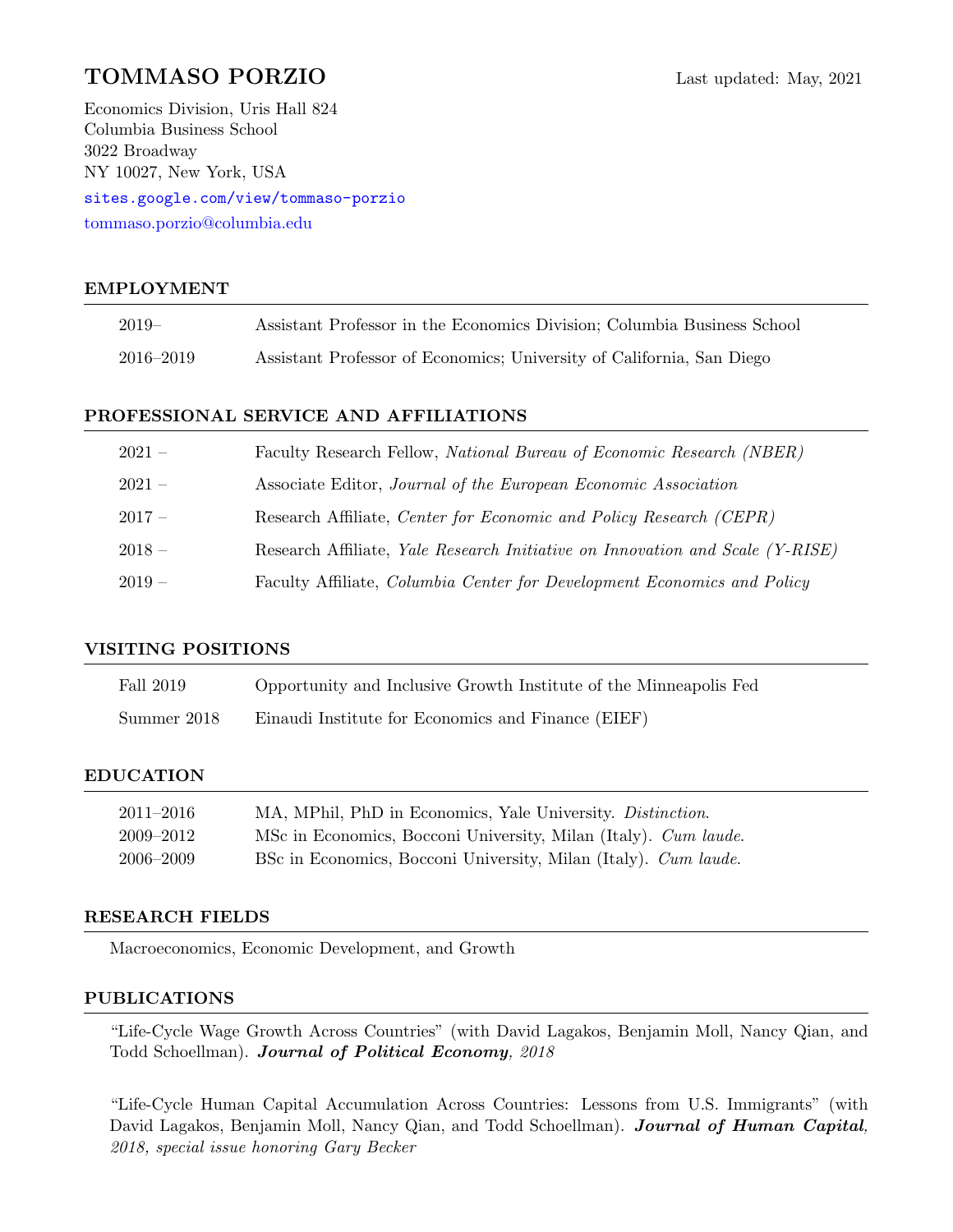## WORKING PAPERS

"Achieving Scale Collectively" (with Vittorio Bassi, Raffela Muoio, Esau Tugume, and Ritwika Sen) R&R at Econometrica

"The Human Side of Structural Transformation" (with Federico Rossi and Gabriella Santangelo)  $R\mathscr{C}R$ at the American Economic Review

"Cross-Country Differences in the Optimal Allocation of Talent and Technology" R&R at **Economet**rica

"The Aggregate and Distributional Effects of Spatial Frictions" (with Sebastian Heise)

"Transforming Institutions: Labor Reallocation and Wage Growth in a Reunified Germany" (with Wolfgang Dauth, Sebastian Findeisen, and Tim Lee)

"Aggregate Fertility and Households Savings: A General Equilibrium Analysis using Micro Data" (with Abhijit Banerjee, Xin Meng, and Nancy Qian)

#### WORK IN PROGRESS

"Who Needs Liquidity, When, and Where? Evidence from Penalized Withdrawals" (with David Coyne and Itzik Fadlon)

"Avoiding Pollution or Adapting to it? Magerial Quality and Worker Exposure to PM 2.5 in Urban Uganda " (with Vittorio Bassi, Matt Kahn, Nancy Lozano Gracia, and Jeanne Sorin)

#### TEACHING

| $2020$ -present | Global Economic Environment (MBA), Columbia Business School |
|-----------------|-------------------------------------------------------------|
| 2017            | Macro-Development (2st year PhD), UCSD                      |
| 2016-2019       | Macroeconomics (1st year PhD), UCSD                         |

### CONFERENCE & SEMINAR PRESENTATIONS

2020-2021: STEG/CEPR Workshops (Themes 1 and 2); VMACS; CEPR Annual Macro and Growth Meeting; Boston College; Edinburgh University; Columbia University; FCDO (UK Department of International Development); Royal Holloway, U. Of London; Pompeu Fabra University; Princeton University; Clemson University; National University Singapore; Singapore Management University; SED (Minneapolis); Barcelona GSE Summer Forum; World Bank (Macro-Trade Group); NBER (Urban) 2019-2020: Stanford Institute for Theoretical Economics (SITE); Minneapolis Fed; University of Copenhagen; Queen's University; EPED Conference in Boston; Oxford University; IGC-Stanford Conference on Firms, Trade, and Development; NBER Dev; London School of Economics; Y-RISE Growth Conference; NBER SI (EFEG)

2018-2019: University of Pennsylvania; Columbia Business School (Week Visitor); University of California Berkeley; University of British Columbia (twice); University of Zurich; University of Oslo; Penn State University; Advances in Macroeconomics: Growth, Misallocation and Factor Shares (at Arizona State University); University of Copenhagen; University of California San Diego; SED (St.Louis); Cambridge University; Queen's Mary University; St Louis Advances in Research (STLAR) conference; NBER Growth; Massachusetts Institute of Technology; Pizzanomics Junior Conference on Macroeconomics (Rome); Cowles Summer Conference in Macroeconomics; Barcelona GSE Summer Forum (EGF) 2017-2018: UCLA Mini Macro Conference, Washington University in St.Louis Mini Macro-Development Conference, CEPR Annual Macro and Growth Meeting, California Macro Conference at Claremont McKenna College, University of California San Diego, Mannheim University, University of Southern